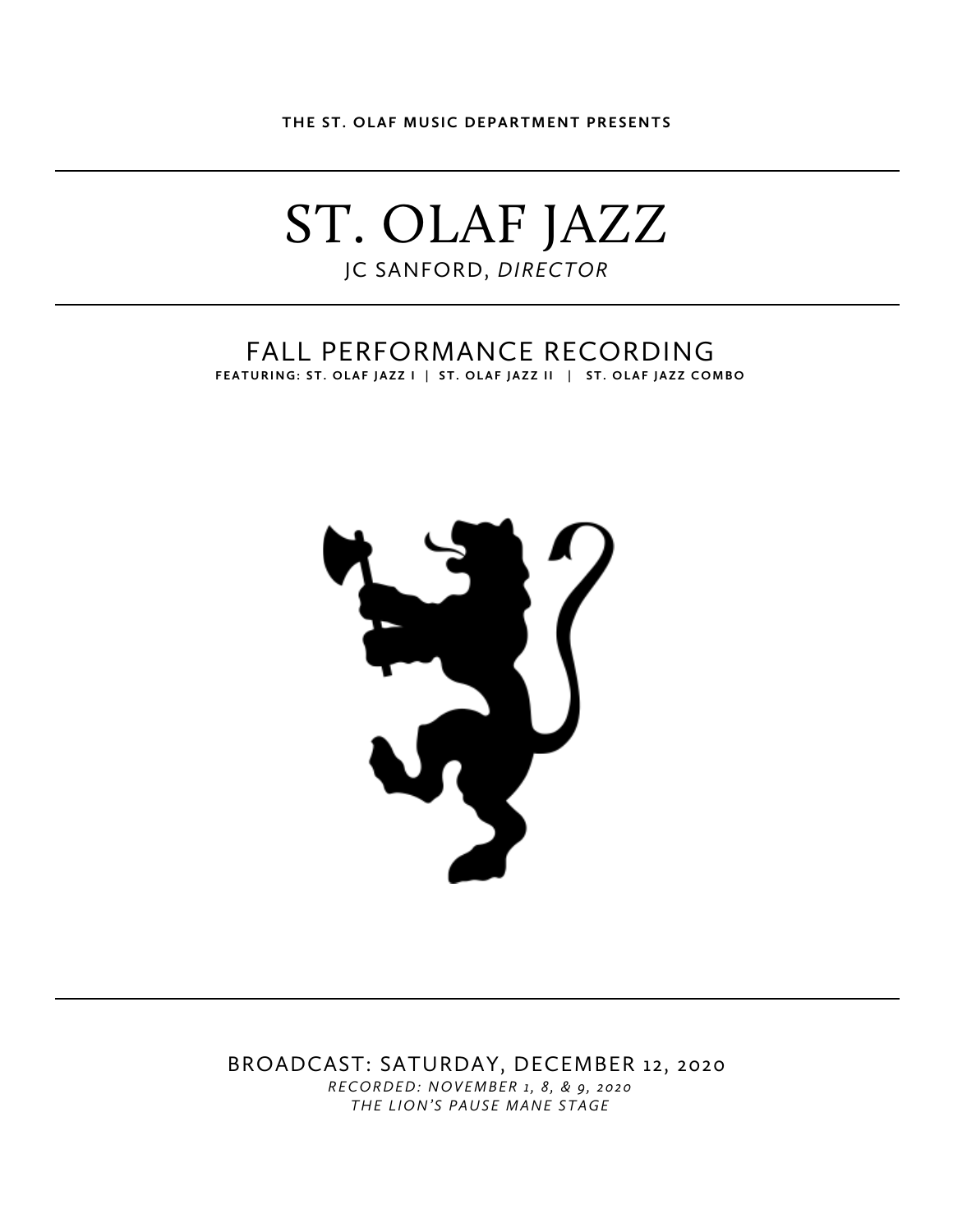# Program

### ST. OLAF JAZZ I

**Black Nile** Wayne Shorter

Julian Malaby, *bass* Devonte Merrick, *trumpet* Zach McCarty, *tenor sax*

**Simple Souls** JC Sanford

Connor Bitterman, *trumpet* Jacob Dreifort, *trombone* Duncan Henry, *tenor sax*

ST. OLAF JAZZ COMBO "THE YOUNG LIONS"

**It Ain't Necessarily So** George Gershwin arr. Benny Golson

### ST. OLAF JAZZ II

Parker Barrette, *piano* Taylor Dirks, *tenor sax*

**Oclupaca** Duke Ellington arr. Michael Philip Mossman

**Shell's Blues** JC Sanford

Brandon Bunke, *trombone* Emily Nolan, *tenor sax*

arr. Quincy Jones

arr. Rob Hudson

**This Is For Albert** Wayne Shorter

**I Left My Heart in San Francisco** George Cory/Douglas Cross

Rowan Wilson, *trombone* Samip Karki, *trumpet* Grant Beilke, *alto sax*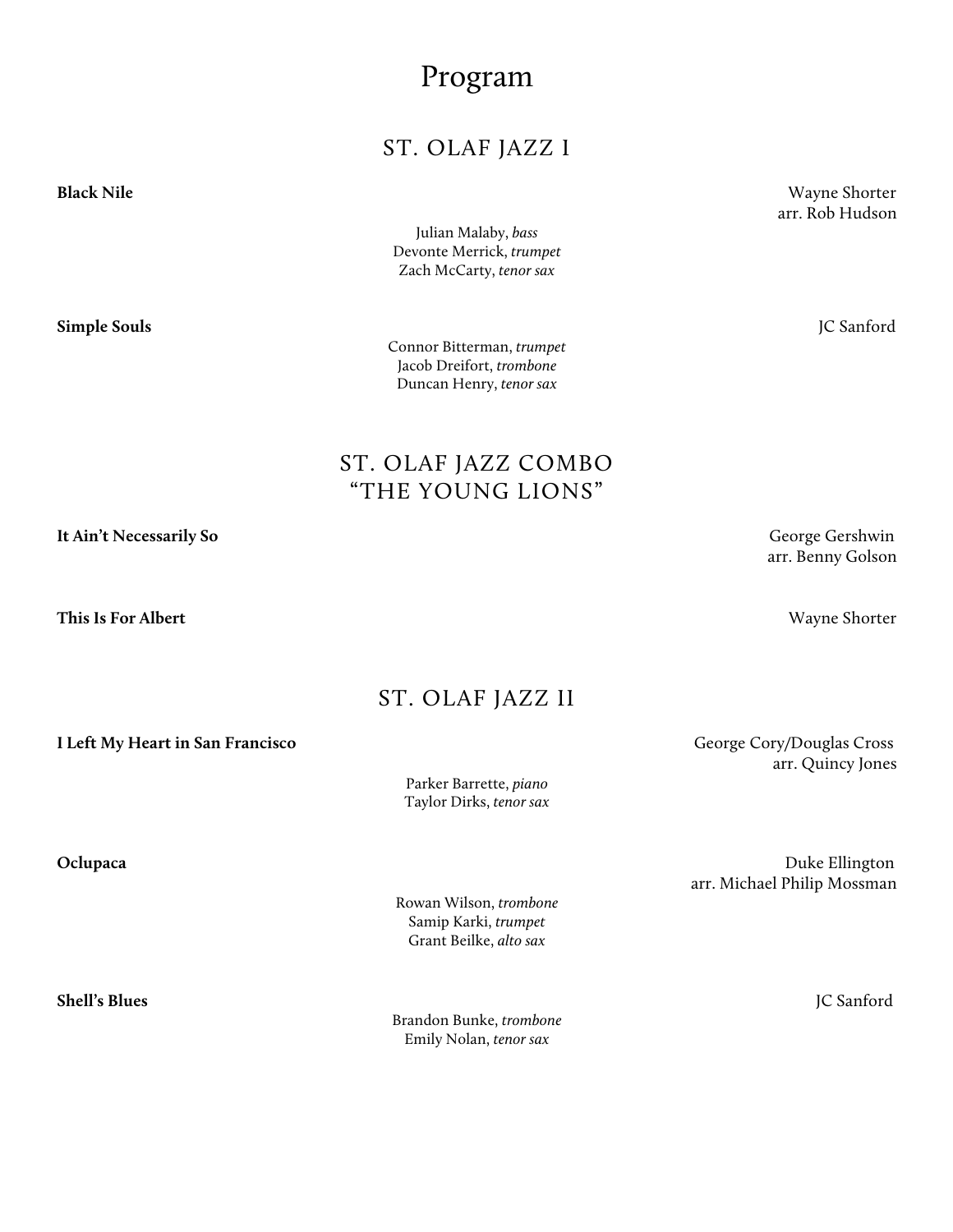## ST. OLAF JAZZ COMBO "THE YOUNG LIONS"

**Blue Train** John Coltrane

**Milestones** Miles Davis

### ST. OLAF JAZZ I

**Bags' Groove** Milt Jackson

Austin Meyer, *vibraphone* Eric Holdhusen, *trumpet* Colby Andersen, *alto sax* Francis Munson, *trombone*

**Down the Rabbit Hole** Ayn Inserto

Zach McCarty, *tenor sax*

arr. John Clatyton

#### **MUSIC ORGANIZATIONS AND COLLEGE RELATIONS**

Michael Kyle '85, *vice president for enrollment and college relations* Jean Parish '88, *director of college relations for music organizations*  Terra Widdifield '95, *associate director of music organizations*  Connor Smith, *assistant director of music organizations for audience development* Sarah Gingerich '11*, coordinator of music organizations* Courtney Kleftis, *associate librarian for ensembles & performing rights* Greta Ramsey '19, *arts management intern for production & concert management*

**FINE ARTS ADMISSIONS** 

Molly Boes Ganza '08, *associate dean of fine arts recruitment* 

#### **DEPARTMENT OF MUSIC**

Kathryn Ananda-Owens, *department chair* David Carter, *department vice-chair* Barb Barth, *academic administrative assistant – music* Cheryl Bristol, *academic administrative assistant – music*  Holly King, *instrument repair technician* 

#### **BROADCAST/MEDIA SERVICES**

Jeffrey O'Donnell '02, *director of broadcast/media services* Joshua Wyatt '05, *associate director of broadcast/media services* Sean Tonko, *technical media specialist* Rebecca Beam '18, *production specialist*